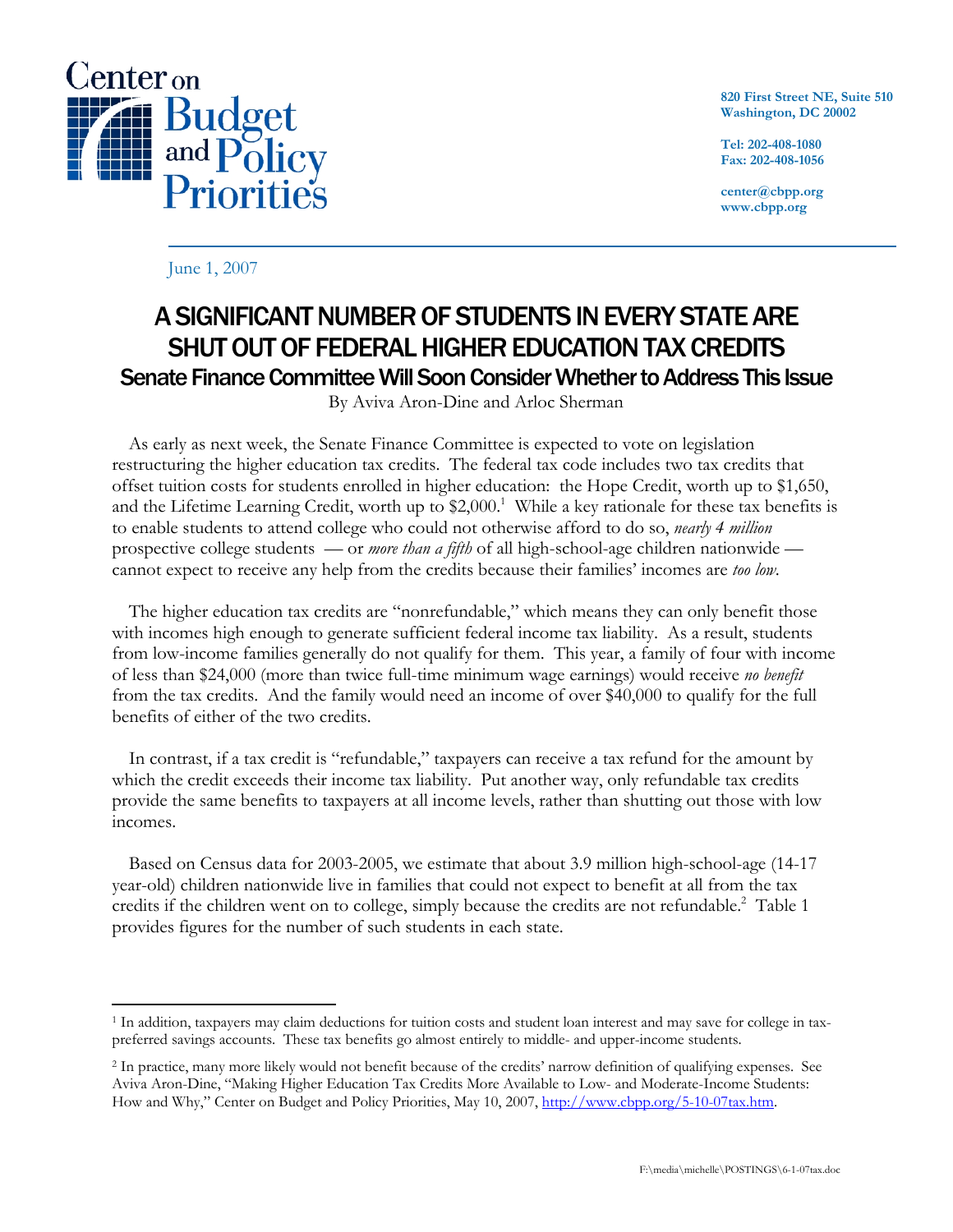## Impact of Tax Credits Likely Greatest for Low-Income Students

Studies have found that financial assistance can significantly influence college enrollment decisions. A number of studies have estimated that a \$1,000 reduction in the cost of college can increase enrollment by 3 to 4 percentage points. (If the percentage of high school graduates who enrolled in college immediately following graduation increased by 3 to 4 percentage points, this would be an increase of almost 100,000 students annually*.*)

 Yet a major study of the Hope Credit and the Lifetime Learning Credit found no evidence that they had increased college enrollment.<sup>3</sup> One important factor behind these disappointing results is the credits' unavailability to low-income students.

 Common sense suggests — and careful academic research corroborates — that subsidies are likely to have the largest impact on the college enrollment decisions of low- and moderate-income students.

- In 2004, only about 50 percent of high-school graduates from families in the bottom fifth of the income scale went directly from high school to college, compared with more than 60 percent of those in the middle three-fifths of the income scale and about 80 percent of those in the top fifth.<sup>4</sup> This suggests that low- and moderate-income students are more likely than middle- or upper-income students to be deterred by the costs of going to college.
- According to the Congressional Research Service, studies consistently find that "lower-income students [are] more sensitive to changes in tuition and aid than students from middle- and upper-income families."5

Nevertheless, for millions of low- and moderate-income high school students, the federal tax credits provide *no incentive* for college enrollment because their families cannot expect to benefit from these credits.

## Low- and Moderate-Income Students Have Substantial Unmet Financial Need

Some mistakenly believe that governmental and school-based aid sufficiently insulates low-income students from high college costs and that these students do not need the assistance provided by the education tax benefits. This, however, is not the case. The National Center for Education Statistics reports that the large majority of low- and moderate-income undergraduates have significant unmet financial need even *after* taking into account governmental and institutional grants, subsidized loans, work study, and other aid.<sup>6</sup>

<sup>-</sup>3 Bridget Terry Long, "The Impact of Federal Tax Credits for Higher Education Expenses," National Bureau of Economic Research Working Paper No. 9553, March 2003.

<sup>4</sup> National Center for Education Statistics, "The Condition of Education 2006," U.S. Department of Education, June 2006, http://www.nces.ed.gov/pubs2006/2006071.pdf.

<sup>5</sup> Pamela J. Jackson, "Higher Education Tax Credits: An Economic Analysis," Congressional Research Service, updated February 20, 2007, http://opencrs.cdt.org/rpts/RL32507\_20070220.pdf.

<sup>6</sup> Data are from the 2003-2004 National Postsecondary Student Aid Study. Figures here are for undergraduate students who are dependents of their parents (and are classified into income groups based on their parents' incomes), but the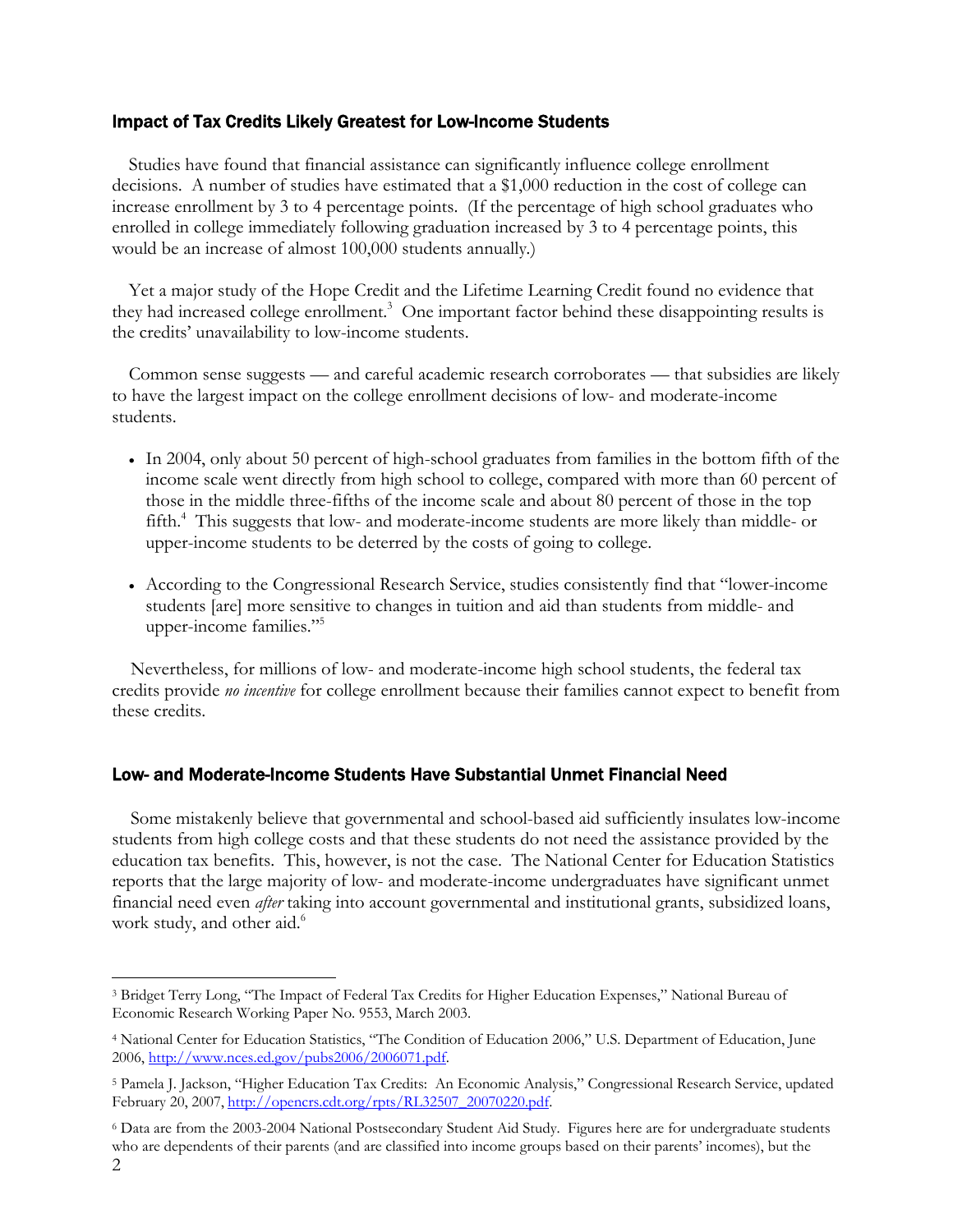Among students from families with incomes under \$20,000 who were attending community colleges in 2003-2004, for instance, 87 percent had unmet financial need, averaging \$4,500 per student. Among students from such families who were attending four-year public institutions, 80 percent had unmet need, averaging \$6,000 per student. Middle- and upper-income students were much less likely to have unmet need.

## **Conclusion**

 Making federal tax credits for higher education available to low- and moderate-income students is critical to achieving the credits' fundamental goal of promoting college enrollment. It is also a matter of equity: low- and moderate-income students face significant college expenses even after taking into account governmental and school-based aid, and they should have access to the subsidies for college expenses that Congress has provided through the tax code to students whose families have higher incomes. Making the tax credits available to low-income students would require — at a minimum — making them refundable, so that those with incomes too low to owe federal income taxes could still benefit.

figures for low-income independent students (generally students who are over age 24, are married, or have dependents, or are enrolled in a graduate or professional program) are similar. See National Center for Education Statistics, "Student Financing of Undergraduate Education: 2003-2004," U.S. Department of Education, August 2006, http://nces.gov/pubs 2006/2006186.pdf.